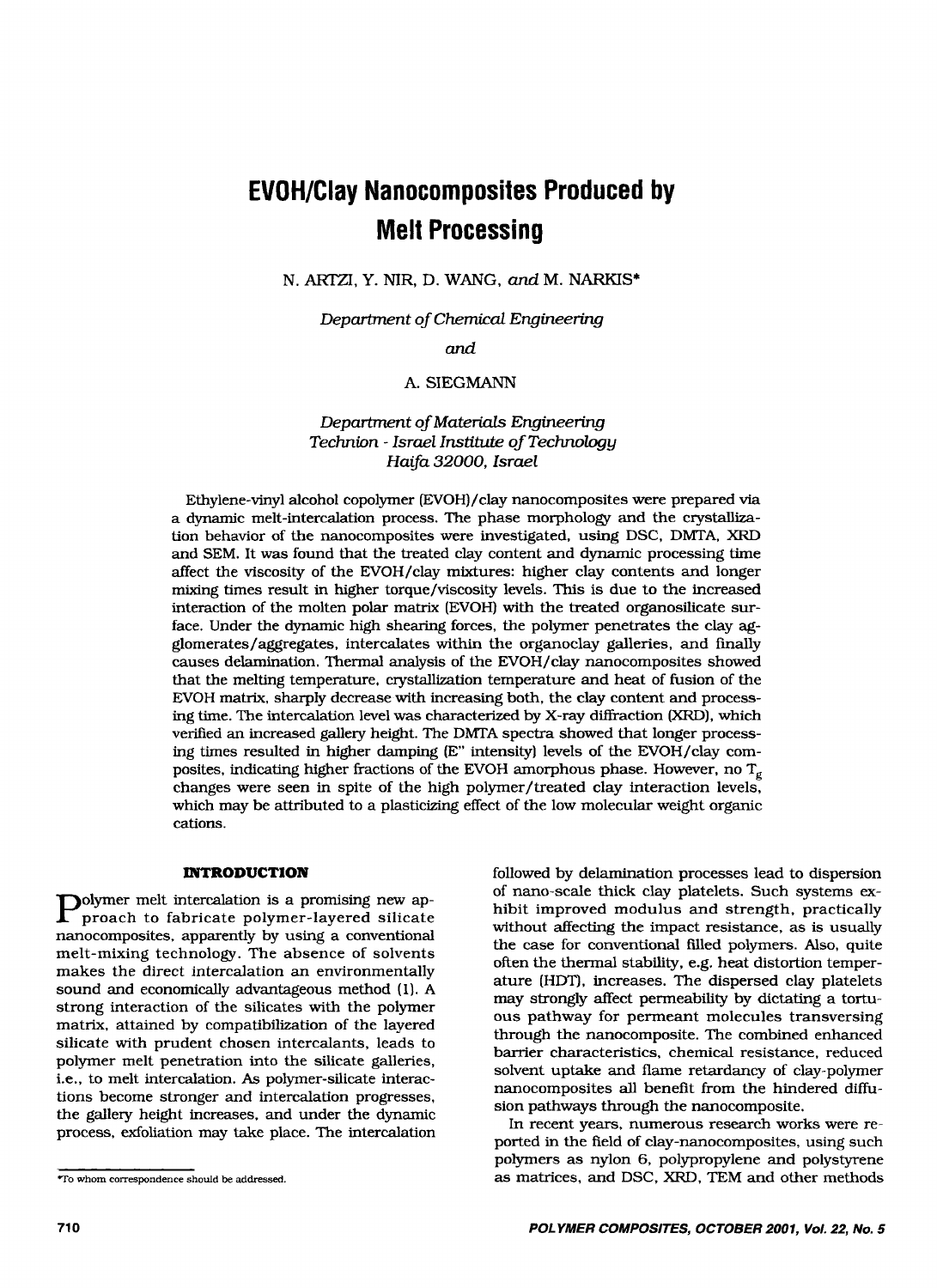for characterization (2-14). These studies have shown higher matrix melting temperatures (Tm), crystallization temperatures (Tc) and enthalpy values, compared to the neat matrices, without any DSC evidence for the existence of a glass transition temperature  $(T<sub>a</sub>)$ . The present study focuses on preparation under dynamic conditions and characterization of EVOH/clay nanocomposites. The relationships between intercalation level (by X-ray diffraction) and melt viscosity (mixing torque), thermal behavior, and dynamic-mechanical behavior of the nanocomposites were studied.

### **EXPERIMENTAL**

#### **Materials**

The EVOH (ethylene vinyl alcohol copolymer) used in this study is a commercial product, Kuraray, of Japan, consisting of 32 mole % ethylene. The treated clay used (Nanomer-1.30E, an onium ion surface modified montmorillonite mineral) and the reference untreated clay were obtained from Nanocor, **of** Illinois. The treated organo-clay contains 70-75 **wt%** montmorillonite and 20-25 wt% octadecylamine. It is claimed to be designed for ease **of** dispersion into amine-cured epoxy resins to form nanocomposites.

## **Preparation Methods**

Prior to melt blending, the EVOH copolymer was milled into a powder. The polymer and clay powders were dried in a vacuum oven at 80°C and 60"C, respectively, for 15 hrs. The components were dryblended at selected ratios, and subsequently meltmixed at several temperatures (210°C. 220°C and 230°C) at 60 rpm, in a Brabender plastograph, equipped with a 50 cm3 cell at different mixing times (10 and 45 minutes). The melt-mixing step was performed also in a Haake Rheocord 90 mixer (Haake GmbH, Germany) at 230°C. at 60 and 150 rpm. *All*  the resulting blends were compression molded at 230°C to obtain 3 mm thick plaques.

#### **Characterization**

The phase morphology of the blends was studied by electron microscopy. A Jeol JSM *5400* scanning electron microscope (SEM) was employed for observation of freeze-fractured and microtomed surfaces. *All* samples were gold sputtered prior to observation. The dynamic mechanical properties of the compression molded samples were measured by a dynamic mechanical thermal analysis system (DMTA, Perkin Elmer Series 7), in the three-point bending mode. The frequency used was 1 *Hz.,* and heating was carried out under an inert nitrogen atmosphere at a rate of 3"C/min. Differential scanning calorimetry (DSC) was employed for characterizing the thermal behavior of the composites. A Mettler DSC 30 system, under an inert nitrogen atmosphere, at a heating rate of 10°C/ min was used. Samples were heated to a temperature above their melting, cooled at the same rate, and subsequently reheated. The melting behavior was determined from the second heating run. The layered structure of the clay was examined by a D/Max 2400, X-ray diffractometer (XRD), with a CuK $\alpha$  radiation operated at 40kV, lOOmA and a scanning rate **of** 2"/ min.

## **RESULTS** *AND* **DISCUSSION**

#### **Melt-miring**

Intercalation and/or delamination of clay in the presence of EVOH (ethylene vinyl alcohol copolymer), can be accomplished by melt-mixing in a Brabender Plastograph. *Figures 1-3* show the mixing torque as a function of mixing time for the following blends: 85/ 15 EVOH/clay, for two types of clay, namely, treated **(1.30E)** and untreated *(Fig. I),* 85/15 EVOH/clay (1.30E) at two different mixing temperatures *(Fig. Z),*  and EVOH/clay (1.30E) for different treated clay contents *(Rg.* **3).** Under the dynamic mixing conditions, the gradual viscosity increase reflects on the fracturing of the organoclay particles into small aggregates and also between lamina, followed by a delamination process, eventually leading to blending of thin platelets into the EVOH matrix. Under static "blending" conditions, i.e., prolonged heating without shearing, intercalation is the dominant step  $(15-17)$ . However, under dynamic conditions, delamination, in addition to intercalation, may be a major step, with a suggested onionlike delamination characteristic behavior for highly interacting clay/matrix systems.

*FLgure 1* shows that the viscosity **of** the composite with the untreated clay is almost constant, implying that the clay particles stay practically intact, behaving as regular filler particles. However, the viscosity of the system with treated clay rises due to fracturing processes, formation of new surfaces and additional interaction with the EVOH matrix. Filler agglomeration/deagglomeration processes may also play a role on the level of the required mixing power (torque), where the matrix character and interaction level are important parameters ( 18). The blending temperature is an important parameter in the structuring process *(Fig.* 2). At the higher temperature (230°C compared to 210°C), despite the polymer viscosity decrease, the torque rise is higher, presumably owing to the buildup of higher interaction levels accompanied by fracturing and delamination processes. Such polymer/ clay interactions partially arrest polymer segmental movements, **as** was suggested by Giannelis *et aL* (1). resulting in a rubber-like elastic behavior.

The clay content also plays an important role in determining the delamination process *(Fig.* **3).** At higher clay contents, the torque rise is more pronounced, owing to the formation of more interaction sites, which reduce the segmental movements level, and to the enhanced platelets peeling, contributing to the sharp increase of the torque/viscosity with time. When a network of continuous platelets is established, flow mechanisms such as plug flow, slip at the wall phenomena, and even mechanical fracturing of the hot mass in the mixing cell are taking place (19). *Figure* **3**  also shows that the heat stability level of the neat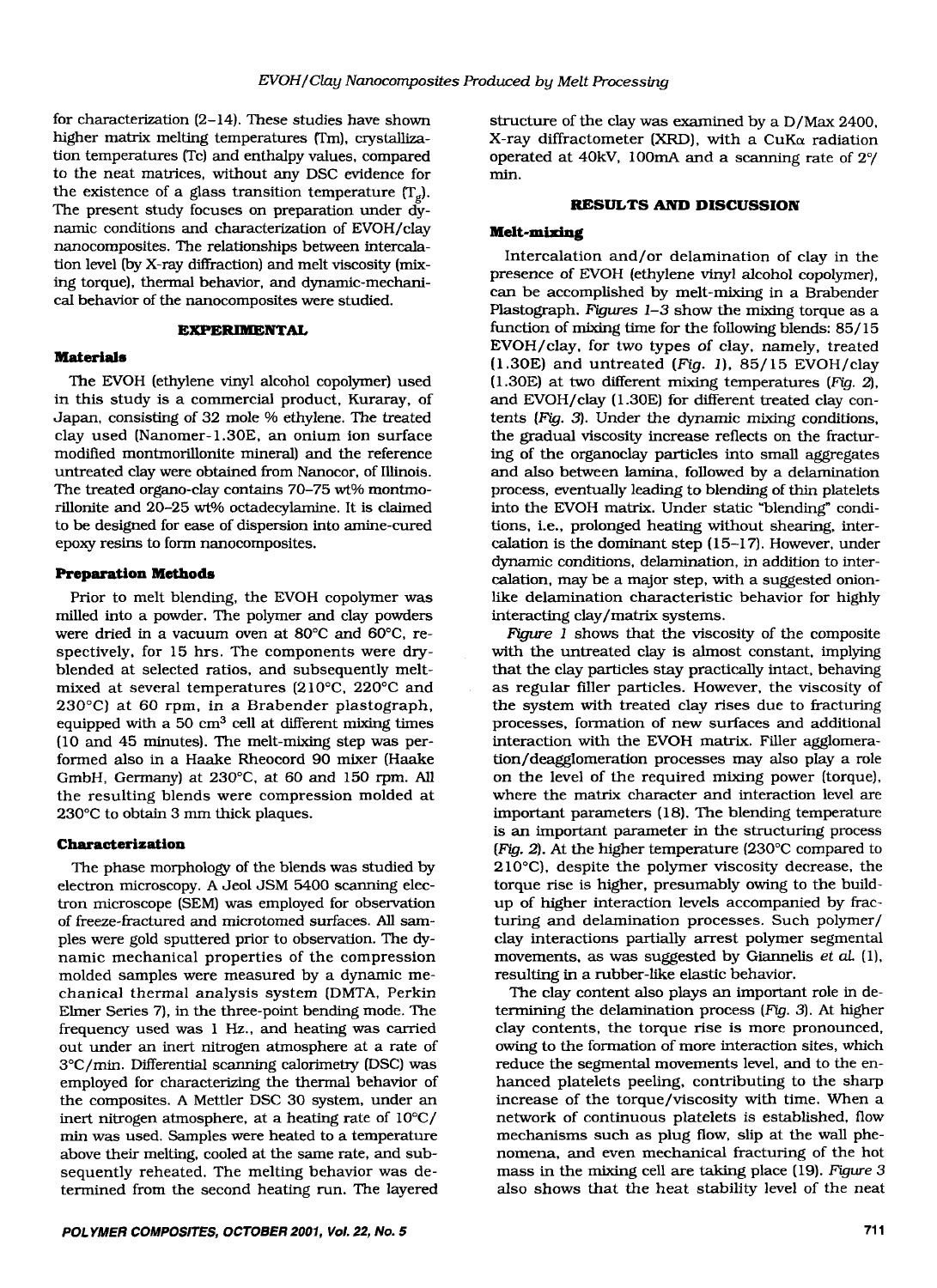

Time (min)

Fig. 1. Brabender plastograms of 85/15 EVOH/clay blends at 230°C, and 60 rpm.



Fig. 2. Brabender plastograms of 85/15 EVOH/treated clay blends at various temperatures, and 60 rpm.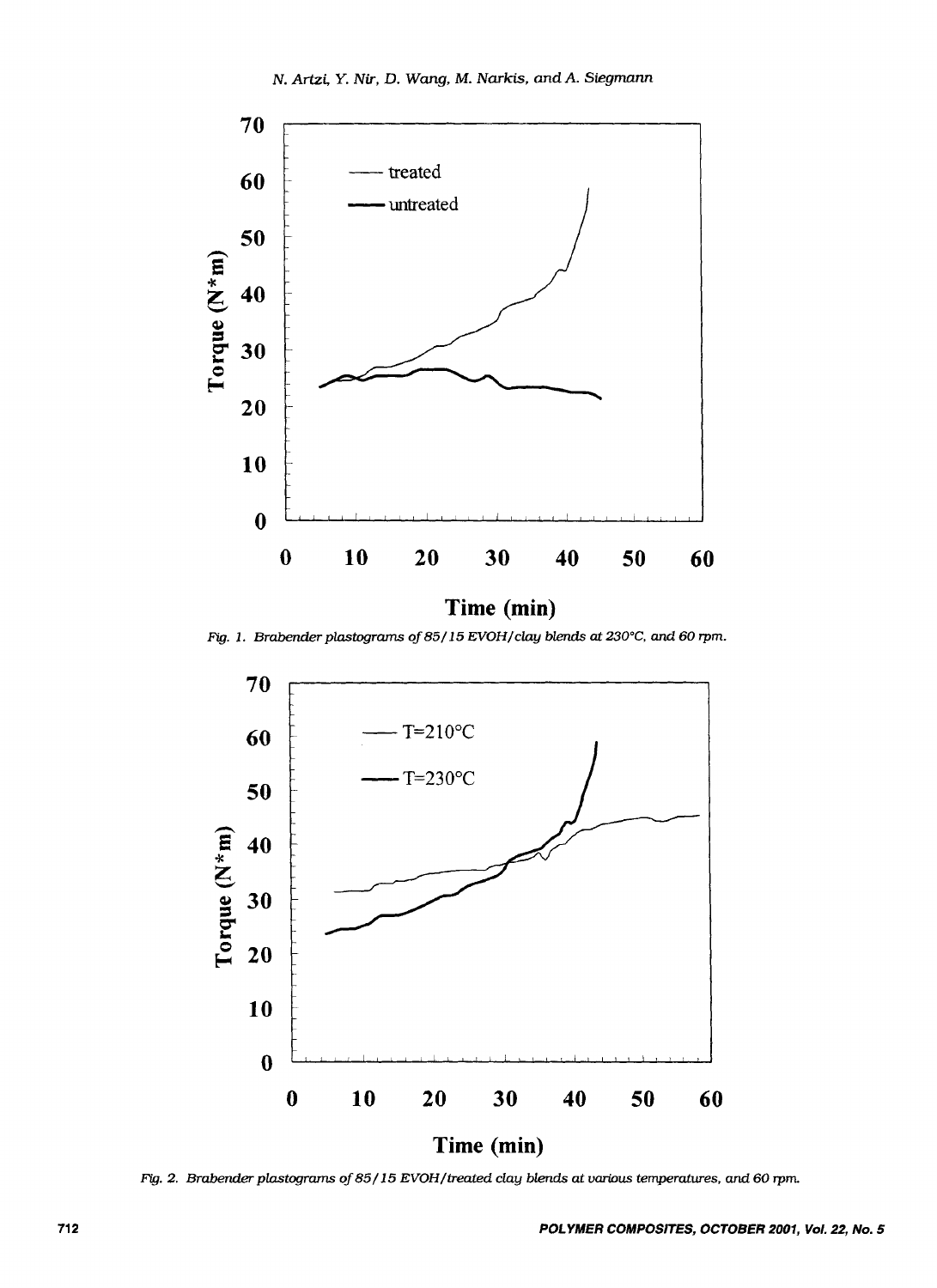EVOH copolymer is significant and sufficient for reliably studying the dynamic melt mixing of the EVOH/ clay composites.

The effect of the combination of high temperature and high rotation speed (150 rpm compared to 60 rpm), experienced in the Haake machine, is demonstrated in *Fig. 4. An* interpretation of this behavior is that when the separately dispersed platelets reach a certain concentration, presumably when continuity of platelets is approached and gel-like behavior becomes important, a dramatic viscosity increase occurs. The temperature, set to 230"C, **has** actually reached 280°C near the maximum torque level seen in *Rg.* 4. The torque rise already became pronounced after 3 min of mixing, presumably at the beginning of formation of continuity of platelets, and the maximum torque level occurred soon thereafter at 5.5 min. The material's rigidity is increasing because of the increasing level of EVOH/clay interaction, thus eliminating segments and chains from the flowing polymer melt. The sharp torque decrease *(Fig.* 4) is a result of mechanical degradation of the hot **mass** under the dynamic *mix*ing conditions, which **occurs** when the system flowability decreases, attaining a certain low level. At *this*  point the material is undergoing milling into a powder, in the hot mixing cell. A similar torque behavior **was** reported for a different system gradually losing its flow properties, i.e., polyethylene undergoing crosslinking reactions in a dynamic melt mixing process (Brabender cell), in the presence of high-temperature decomposing peroxides (20). In these experiments the polyethylene melt was ground in the Brabender mixing cell into a powder of crosslinked polyethylene particles, accompanied by a dramatically decreasing torque.

In summary, in highly interacting systems, in addition to a fracturing process of the clay particles, an onion-like delamination process is suggested, as schematically illustrated in *Fig.* 5. External platelets are subjected to dynamic high shear forces, which ultimately cause their delamination from **the** stack of layers building the original clay particle. The effect of interaction level on the shearing efficiency in a dynamic melt mixing process was previously demonstrated by the authors in polyaniline/polymer melts (21). In such systems, very fine polyaniline particles form by fracturing of large polyaniline aggregates in these highly interacting systems (i.e., polyaniline/ polyamide), contrary to low level interacting systems (polyaniline/polyethylene), where low fracturing levels are obtained. Accordingly, processing of highly interacting systems in an efficient shearing field is an important parameter in the fracturing and delamination steps of clays, leading to formation of nanocomposite structures.

# **DSC**

Differential scanning calorimetry *(DSC)* studies offer further support to the high interaction level in the EVOH/clay system. *Figure* 6 shows the second DSC run of the neat EVOH that was melt-mixed for 45 min, and for the 85/15 EVOH/treated clay blend at two mixing times, 10 and 45 min. *As* seen, the interaction level achieved in the dynamic process affects the thermal behavior. Chains attached to the platelets are partially hindered from taking part in the flow process and their crystallization process is also hindered. Thus, the platelets affecting the crystallization process are both those in the intercalated particles and those already dispersed. Thus, the compound that was melt-mixed for 10 min shows a  $T_m$  of 178.9"C. similar to the neat EVOH (179.6"C), but a lower enthalpy value, 72.2mJ/g (normalized to EVOH content), compared to 82.7mJ/g for the neat EVOH. After 45 min of mixing, much lower melting temperature **and** enthalpy values, 159.5'C and 55.5mJ/g respectively, are found *(Fig.* 6). These results differ from reports on other systems (7, **15,** 16, 22, 23). The *crys*tallization process in the presence **of** clay particles, especially clay nano-platelets, generates smaller EVOH crystals, having a lower melting temperature. Probably, the clay plays **a** role of a "low quality nucleating agent," which in addition hinders the crystallization process, owing to its high interaction level with EVOH. The literature reports on an opposite crystallization behavior, i.e., a higher crystallization rate for a PET/clay system (compared to the neat PET) (24). Presumably, owing to the much lower interaction level in the PET/clay system, the clay does not interrupt the crystallization process. The melting peak of the clay containing EVOH is broadened at the longer processing time *(Fig.* 6). The presence of a higher clay content, as in *Fig.* 7 (15% versus 5%), and the long processing time, 45 min, also result in reduction of  $T_m$ and enthalpy values relative to the neat EVOH. Since, in the presence of higher content of clay platelets, the crystallization process is more hindered, for long processing times a reduction in  $T_c$  occurs, i.e., a higher cooling degree is required, as shown in *Fig.* 8.

# **XRD**

X-ray diffraction is a conventional method to characterize the gallery height in clay particles. As the intercalation process progresses, the gallery height increases, resulting in a shift of characteristic reflections to lower angles. *Figure 9* depicts X-ray diffraction patterns for the neat EVOH, treated clay and the composites of 85/15 EVOH/treated clay, which were processed for 10 and **45** min at 230°C. The basal reflections, characteristic of the virgin treated clay ( $2\theta =$ 3.58°, 8.12°;  $d_{(001)} = 2.46$  nm), and the neat polymer  $(2\theta = 10.78^{\circ}, 20.1^{\circ}, 21.24^{\circ})$  are included in the diffraction pattern. As a result of the melt-mixing process, for the EVOH/treated clay system, the characteristic peaks of the treated day shift to lower degrees ( $2\theta = 2.7^{\circ}$ , 5.5°, 8.34°;  $d_{(001)} = 3.26$  nm) and ( $2\theta$  $= 2.72^{\circ}, 5.42^{\circ}, 8.12^{\circ}; d_{[001]} = 3.25$  nm) for 10 and 45 min, respectively, which is attributed to intercalation. Namely, a 10 min processing duration is a sufficient time for intercalation to occur. Further mixing may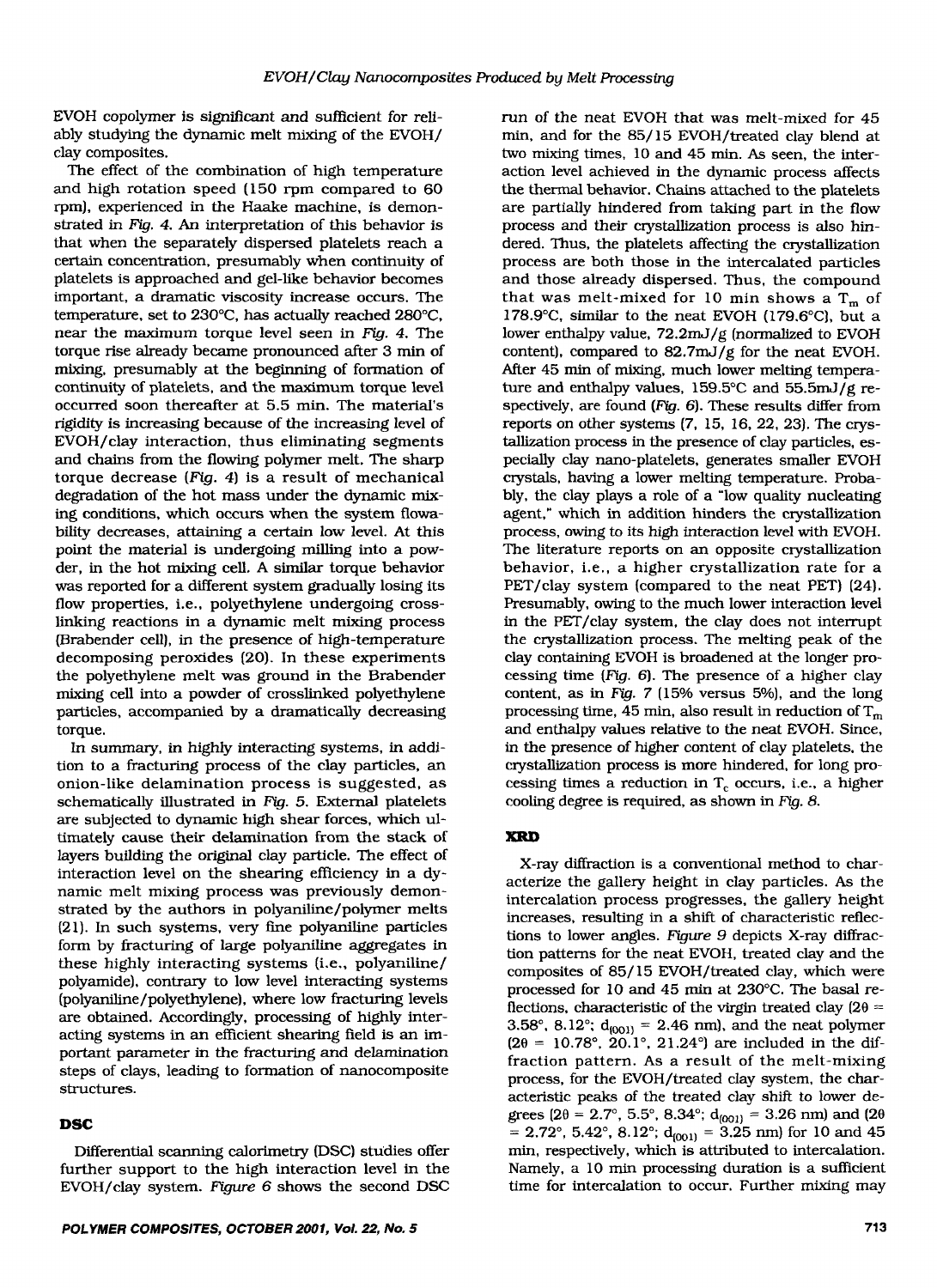

Fig. 3. Brabender plastograms of EVOH containing different amounts of treated clay at 220°C, and 60 rpm.



Fig. 4. Haake plastogram of a 85/15 EVOH/treated clay blend at 230°C and 150 rpm.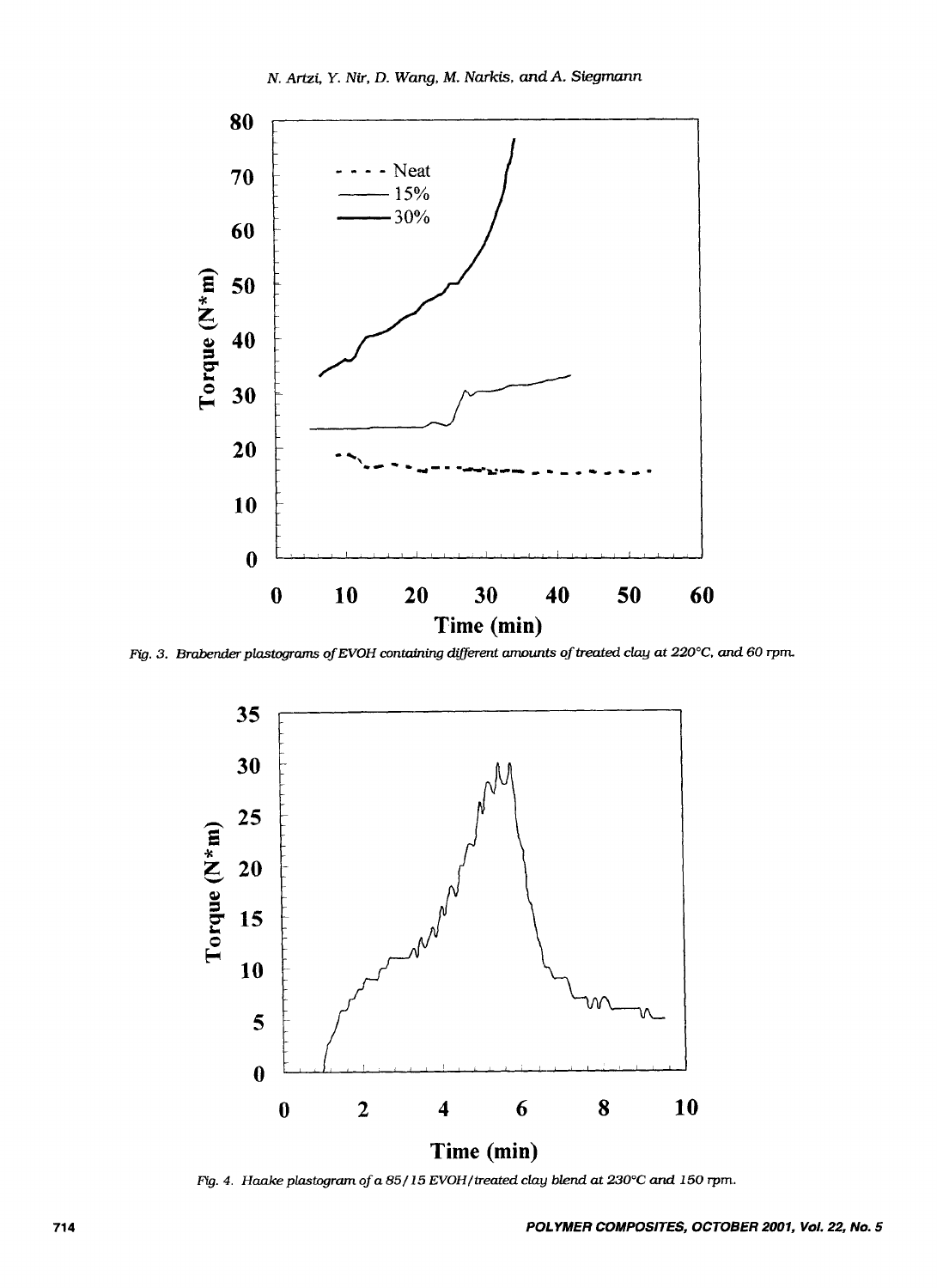$(a)$ 





*Fig. 5. Schematic description of*  **clay** fracturing *and an onion-like delamination process, where thin platelets peel 03 and blend into the* matrix: (4) *before intercalation and/or delamination process.* (b) *intercalation and clay* fracturing. **(3)** *advanced delamination proc- ess.*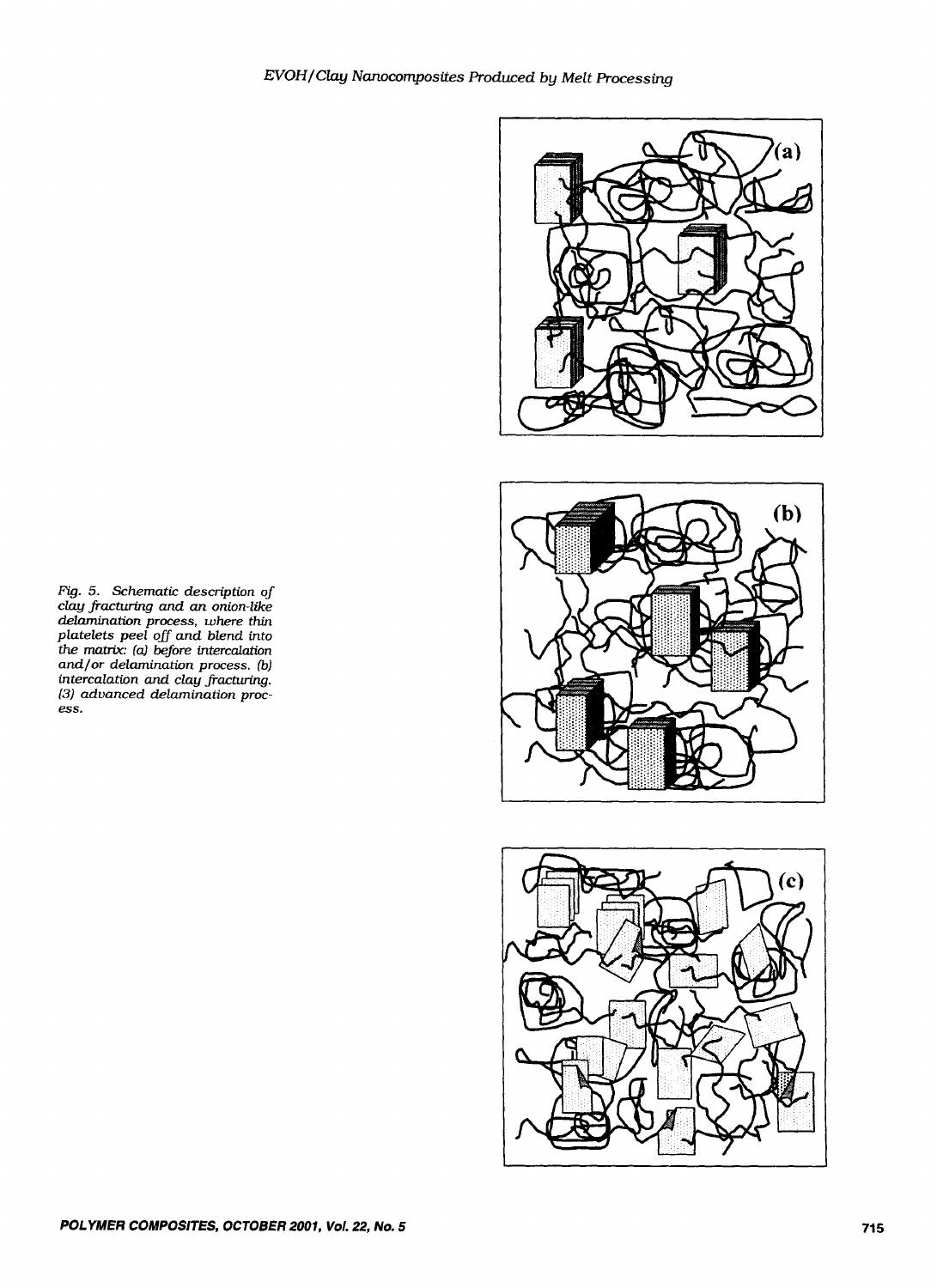

**Temperature** *(OC)* 

*Flg.* **6.** *DSC* **second** *heaw* thermograms *of* **neat EVOH** and *85/ 15 EVOHltreated clay composites prepared at diTerent processing times, at 230°C.* 



*Fig. 7. DSC* **second** *heating* **thermograms** *of neat EVOH and EVOH/treated clay composites containing &#rent* amounts *of* **clay**  *prepared by 45 min of mixing in the Brabender cell, at 230°C.*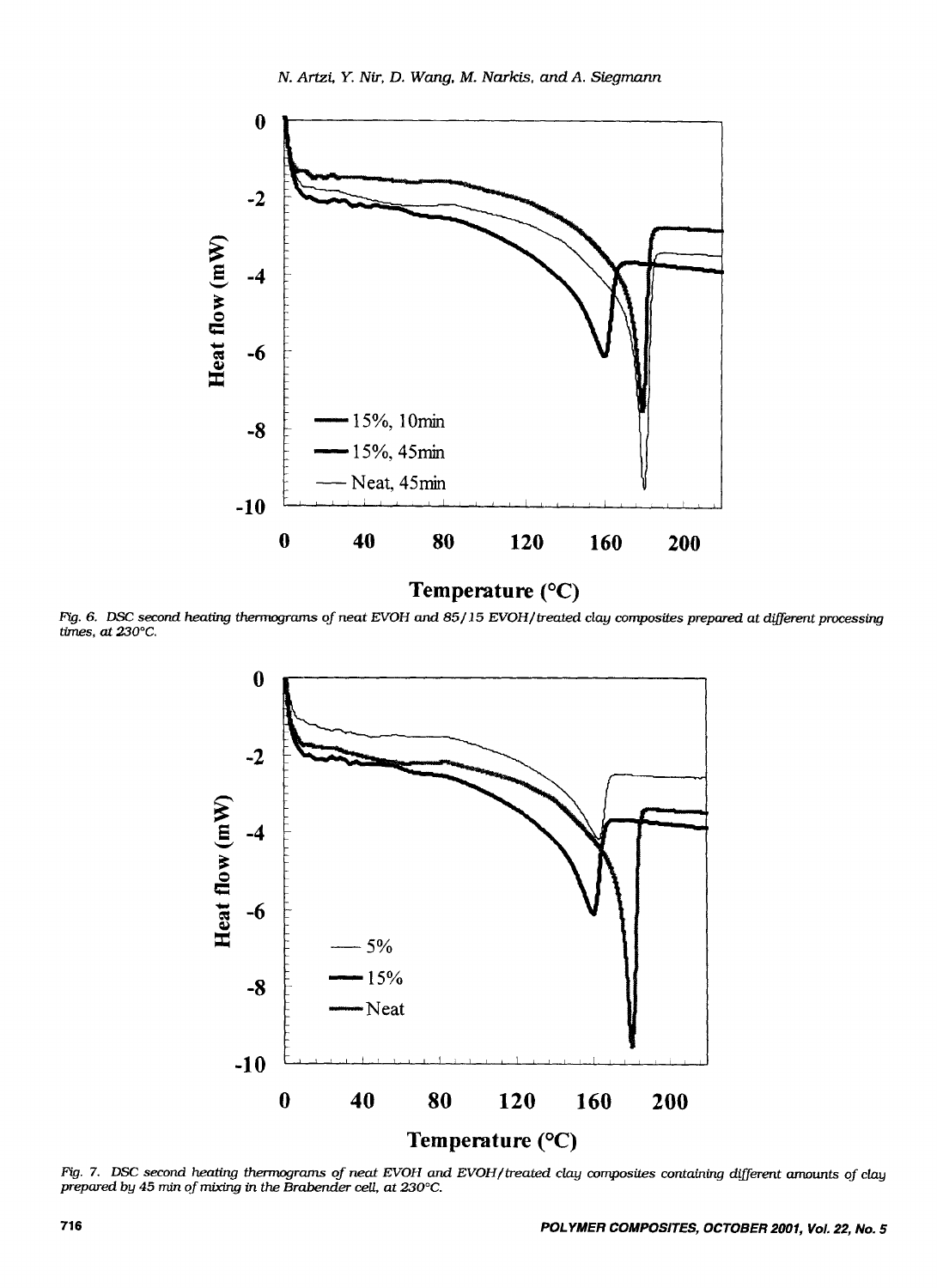

Fig. 8. DSC cooling thermograms of neat EVOH and 85/15 EVOH/treated clay composites prepared at different processing times, at 230°C.



Fig. 9. X-ray diffraction patterns of neat clay, neat EVOH and 85/15 EVOH/treated clay blend, prepared by 10 and 45 min of mixing in the Brabender cell, at 230°C.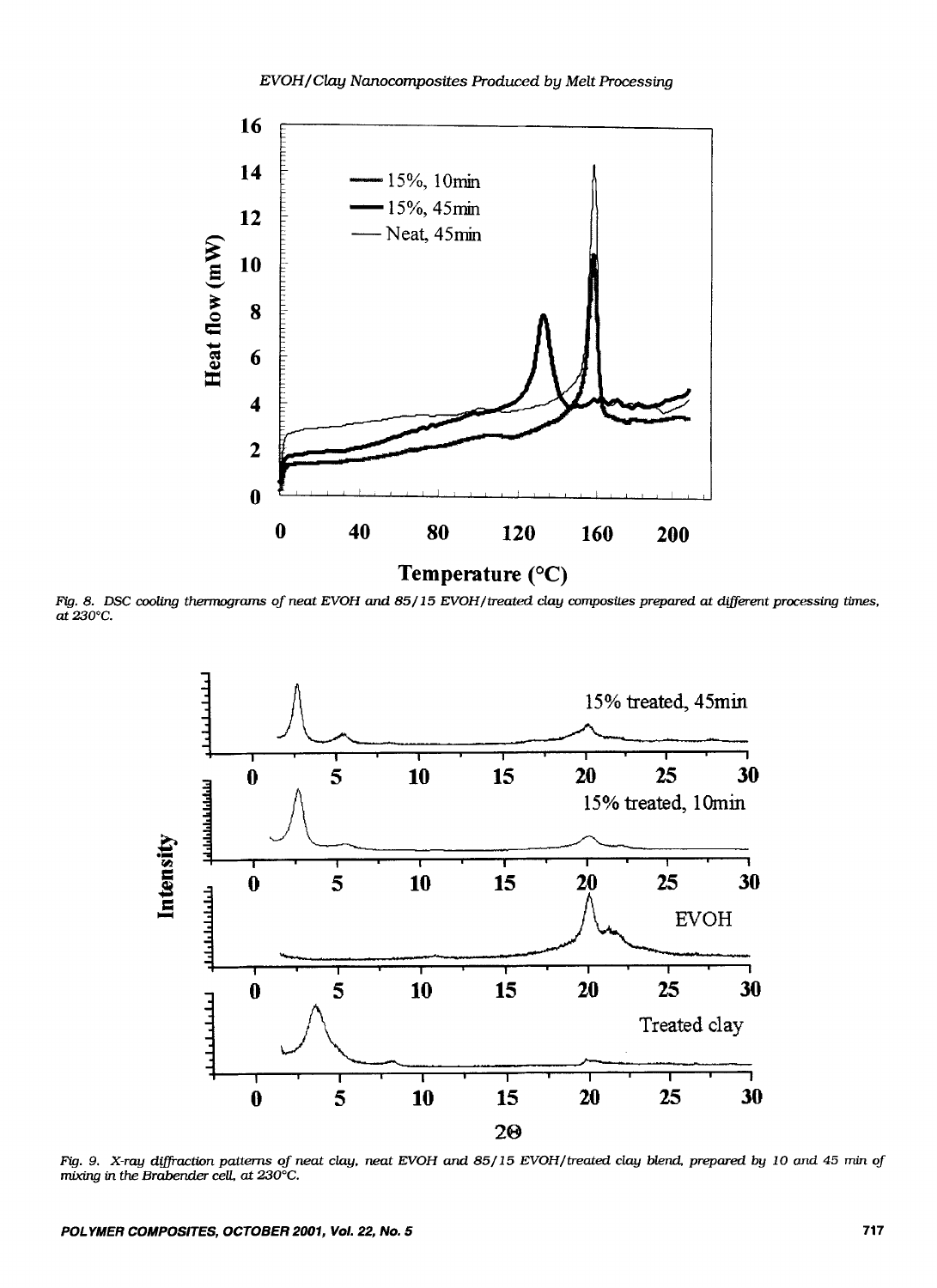thus lead to a better dispersion of the already intercalated clay. The width of peaks (measured by the **full**  width at half maximum) is inversely proportional to the coherence length of scattering entities, and therefore reflects the coherent order of the silicate layers. The breadth of the (001) reflection for the intercalated treated clay is, interestingly, even narrower than that of the unintercalated treated clay, pointing out to an ordered intercalate. Further information about the order level in the system *can* be obtained from the reflection orders obtained using the Bragg law. Using the d-spacing of the intercalated treated clay that was melt-mixed for 45 min as an example,  $(d_{(001)} = 3.25$ nm), to calculate the angles of higher order reflections results in similar experimental  $(2\theta = 5.42^{\circ}, 8.12^{\circ})$  and calculated values ( $2\theta = 5.44^{\circ}$ , 8.17°, for n = 2, 3, respectively). It should be mentioned that the peak at 28  $= 8.12^{\circ}$  can be also related to residues of the original treated clay. However, the higher order proposition is preferred, since in the diffraction pattern of blends with higher clay content, the intensity of this peak is not higher. Comparison of the EVOH characteristic peaks at  $2\theta = 20.1^{\circ}$  and  $2\theta = 21.2^{\circ}$ , for the neat EVOH and the 85/15 EVOH/clay blend, which was melt-mixed for 45 min at 230°C. provides further *evi*dence for the sigmficant decrease in the EVOH crystallinity as previously discussed. The rise in the amorphous phase content is presumably a contribution of both EVOH adsorbed onto the clay surfaces and

EVOH within the clay particles and galleries. In both cases, the crystallization process has not been completed, owing to the high EVOH interaction level with the clay.

## **DMTA**

*Figwe 10* depicts the loss modulus curves of neat EVOH, 85/ 15 EVOH/untreated clay processed at 230°C for 45 min and 85/ 15 EVOH/treated clay processed at *230°C* for 10 and 45 min. The EVOH/ treated clay composites show **an** a-transition peak at approximately 50°C. similar to the neat EVOH (at 1 Hz). It should be recalled that a **glass** transition was not detected in DSC thermograms, similar to the literatwe reports  $(1, 7, 15, 23, 25)$ . The significance of the mixing time, 10 and 45 min, is demonstrated in the figure for the treated clay. One *can* expect two opposing effects on the  $\alpha$  transition: the confined chain mobility owing to interaction buildup, and an increased mobility due to reduction in the crystallinity degree as a consequence of the polymer/clay interaction. Since the decrease in the melting enthalpy value is more pronounced for the compound that was melt-mixed for 45 min, it is suggested that the former effect (reduced mobility) is more dominant for the 10 min mixing compound and the latter effect (increased mobility) is more dominant for the 45 min compound. The damping rise *can* also be related to the development of additional interfaces between the matrix and the



*Rg. 10. E" bss* modulus) *of neat EVOH. 85/15 EVOH/untreated clay bled 45* min **mixing** *in the Brabender cell and 85/15 EVOH/treated clny* blends, *prepared by 10* min *and 45* min *mixing in the Brabender cell, at 230°C.*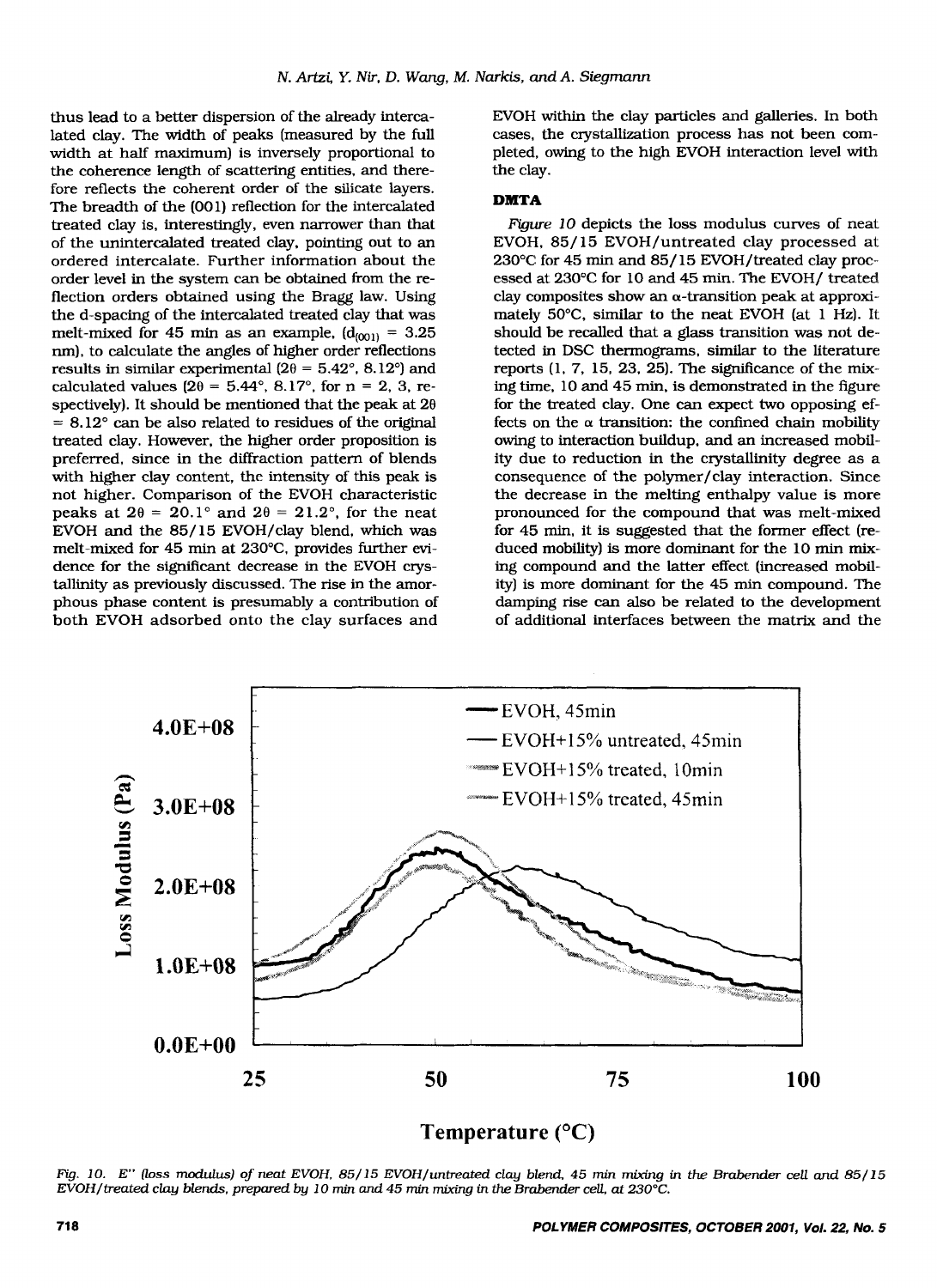numerous clay particles, formed after **45** min *in* the Brabender mixing cell. This phenomenon is the cause for more interphase and interparticle friction, increasing the magnitude **of** the loss peak. The untreated clay apparently behaves as a conventional platy filler, which normally causes a slight  $T_g$  increase and a damping decrease (26-28). The  $12^{\circ}$ C  $T_g$  increase, however, is significant and reflects a relatively high interaction level generated during the long high temperature *mix*ing time. This phenomenon does not take place with the treated clay. Presumably, the low molecular weight organic cations *in* the treated clay function **as** plasticizers, decreasing  $T_g$ , as recently reported (29).

Freeze Fractured

#### **SEM**

**SEM** studies offer further support for the intercalation progression and delamination processes for the longer mixing times. Observation of the clay dispersion within the polymer **matrix** by SEM was first performed on cryogenically fractured surfaces *(Figs. 1 la*  and *11b*). EVOH/clay fractured surfaces are difficult to study, because of the developed structure observed for the neat EVOH. Furthermore, as a result of the EVOH/clay **high** interaction levels, it is difflcult to dis**tinguish** between the **two** phases. However, microtomed surfaces *(Figs. 11 c* and *1 Id)* provide more coherent pictures. Microtomed samples **of** neat EVOH exhibit a

Microtomed



Fig. 11. SEM micrographs of fractured surfaces 85/15 EVOH/treated clay blends prepared by mixing in the Brabender cell, at *230~. for* (4 *10* minfreeze-fractured, @) *45* minfreeze-fractured, *(c) 10* min **microtomed,** *and* **(4** *45* min **microtomed**